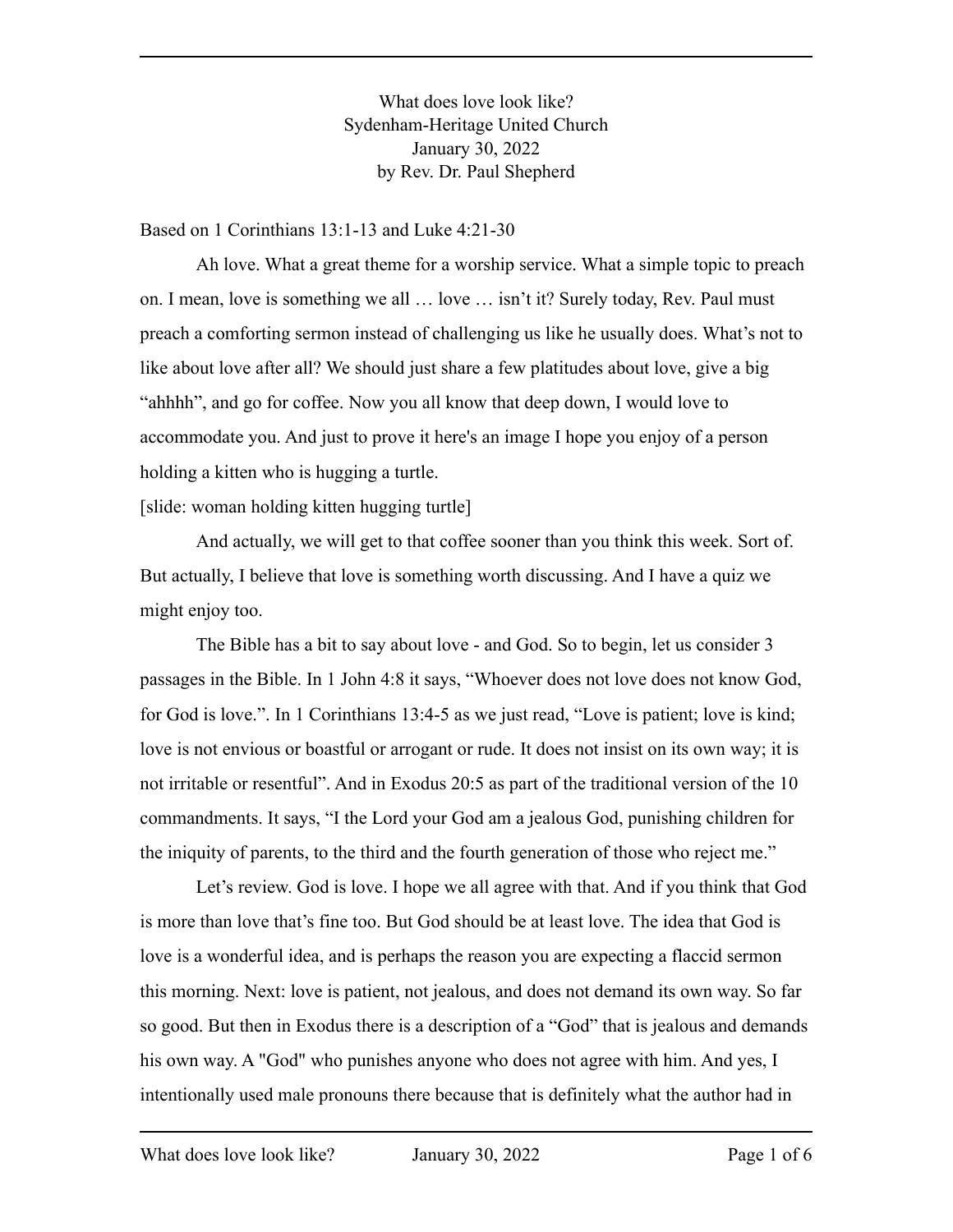mind. That's an image of a "God" that sounds like Donald Trump, and not very much like God - or love for that matter. What is going on here? Is God both loving and non-loving? Perhaps love is more than just looking at pictures of cute animals after all. Perhaps reflecting on love will actually take some effort.

Well, I really don't want to get into that yet, so instead, let's have that quiz I told you about. What's this?

- [image: americano coffee]
- [image: espresso coffee]

[image: skinny latte]

[image: flat white]

[image: turkish coffee]

## [image: kitten coffee]

It amazes me that in English there are about a thousand words to describe different types of coffee, but only one word for "love". I mean, think about it. How many different types of love do you know about? But we only have 1 word. If I tell you that I love my wife, and I love chickpeas, I hope you realize that I don't interact with chickpeas in quite the same way that I interact with Marjorie.

In Greek, there are at least 6 words for love:

[image: greek words for love]

- Philia: affectionate regard, friendship. Philadelphia is the City of sisterly love.
- Eros: passionate love, most commonly sexual. The word erotic comes from eros.
- Agape: love, especially charity. Sometimes communion is referred to as an an "Agape meal".
- Storge: tenderness, love, affection, like parents with their children.
- Pragma: a model of love demonstrated during a lengthy relationship. Perhaps as stated once in the United Church Observer, a form of "enduring apathy".
- Philautia: self-love, but really meaning that you like yourself.

St. Paul wrote in Greek. So, perhaps we are not sure what St. Paul had in mind when he spoke about love. The meanings of words change over the centuries after all. Fortunately for us, St. Paul does not only use the word love 9 times in 13 verses. But he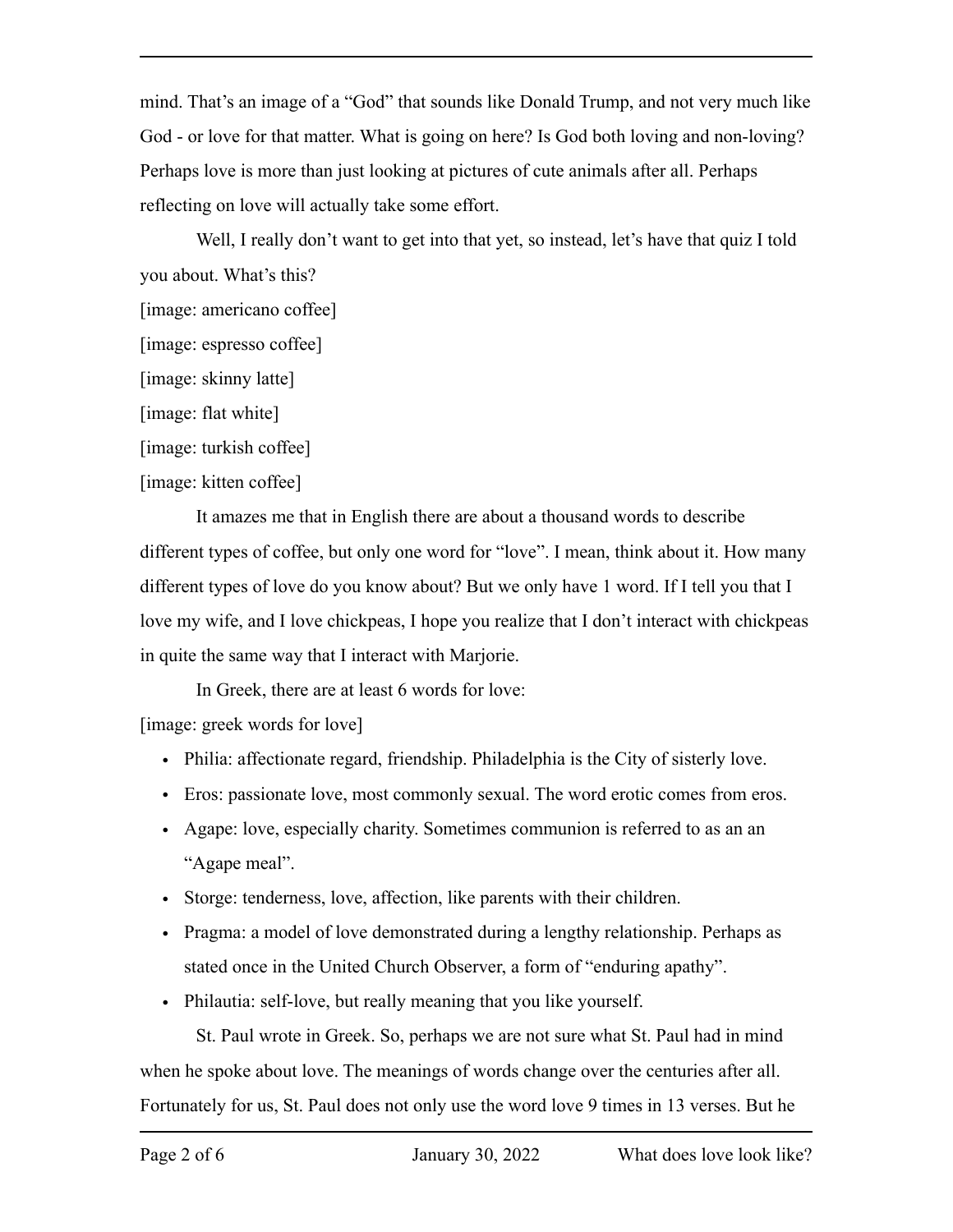also describes it to us, as we have already read. St. Paul's meaning is generally consistent with Luke on love. In Luke 6:32-36, it says, "If you love those who love you, what credit is that to you? For even sinners love those who love them. If you do good to those who do good to you, what credit is that to you? If you lend to those from whom you hope to receive, what credit is that to you? But love your enemies, do good, and lend, expecting nothing in return. Your reward will be great, and you will be children of the Most High; for God is kind to the ungrateful and the wicked. Be merciful, just as God is merciful." In any case, when St. Paul speaks about love, he is usually talking about agape.

But before we discuss agape more deeply, I want to discuss our gospel reading. In our reading from Luke, Jesus shares a prophetic reading. And then he proclaims that it has already happened.

[image: fortune teller]

Today, we sometimes confuse prophets with fortune tellers. We think that prophets are people who predict the future. But in the Bible, prophets do not talk about the future. Prophets talk about the present. And they demonstrate to the people the ways in which the people are going wrong. Prophets hold a mirror up to society to help them see themselves more clearly. Or to be more blunt, prophets help society see what they are doing wrong. Prophets tell people stuff they have already been told about. And what the people already know they are doing wrong if they only thought about it themselves for 2 seconds. No surprise then that prophets get killed. I hope you caught the ending of our Luke reading, where Jesus is taken out of town to be thrown off a cliff to his death, but manages to slip away.

Here's what my Interpreter's Bible says about this passage. "Jesus was saying to them that often … it had been shown that God's goodness could not be appropriated by those who thought they had a special claim on God. But that it went out to all those who were eager and receptive. And those who were thus eager might be not those of orthodox privilege, but the stranger and the alien. Always there is a tendency to resent that. … Anyone who suggests that other people of the earth might be equally important in God's sight is to be pushed aside as an intolerable nuisance."

[image: the truth will set you free. But that doesn't mean that you will like it.]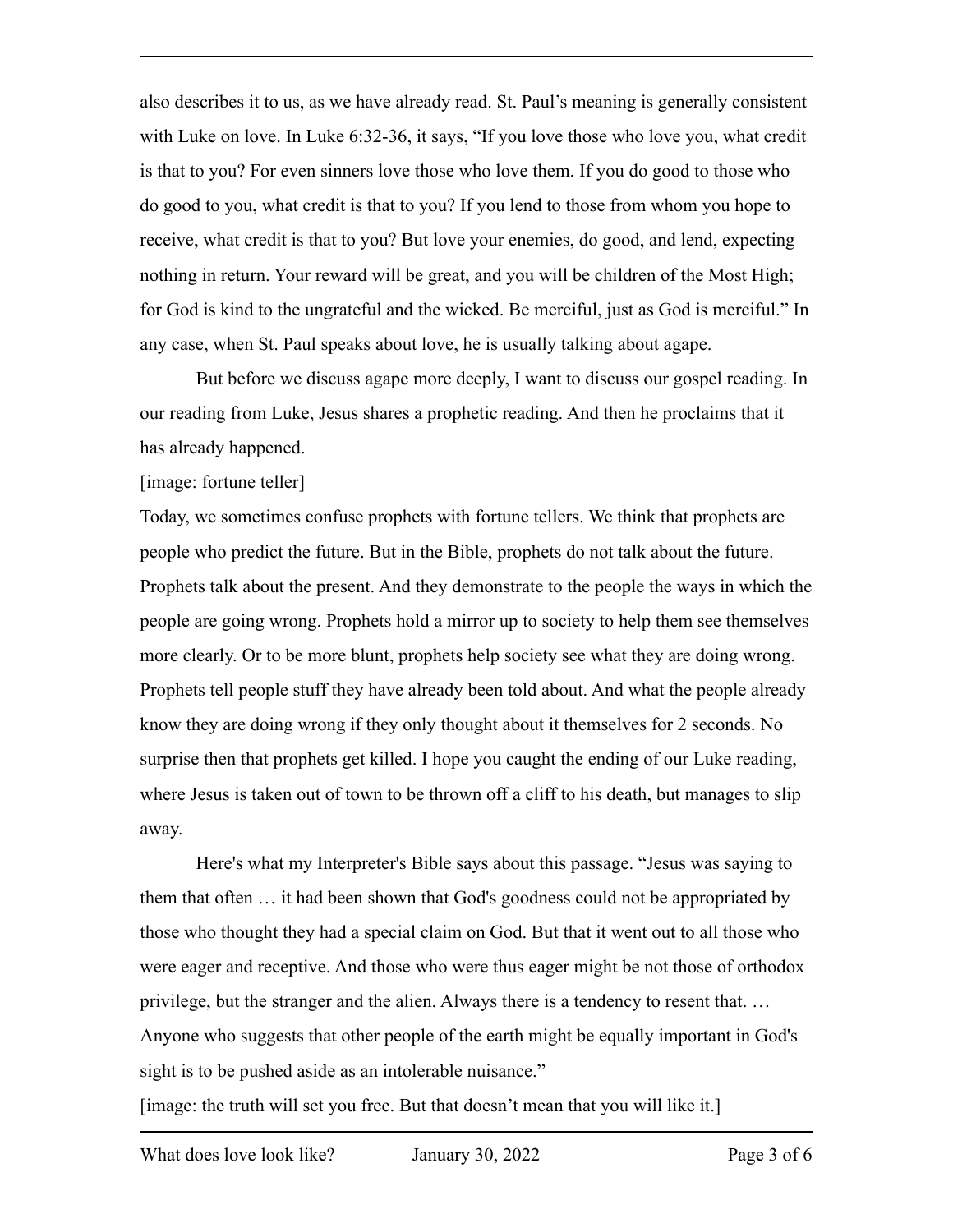What was the issue anyway? Were the people upset because Jesus misled them? Were the people upset because Jesus lied to them? No! The people were upset because Jesus spoke the truth to them. Jesus only referred to history as described in the Septuagint. That's the Greek version of what we today call the Old Testament. That's the scripture that was read every week in the synagogues in Palestine in Jesus's day.

Jesus told the locals that God cares about everyone, not just the people who think they are more special than other people. And for that, the locals tried to kill him. I find it intriguing that this is the lectionary text this week.

[image: world interfaith harmony week]

Who would have known that 2,000 years later we would now be celebrating "World Interfaith Harmony Week" from February 1 to 7.

I wonder why we human beings resist the truth so strongly. In many respects, Jesus said very little that was not already known during his time. But I have frequently found that people respond poorly to the truth. And you have probably discovered that life-lesson yourself. Doing pastoral care in prison, I learned early on that when I said something that was simply incorrect, people just looked at my funny. But if I said something that was in fact a deep truth for someone, I had to watch out. The truth may set you free, but that does not mean you will not be hurt in the process. And it certainly does not mean that you will like that truth.

[image: the truth will set you free. But that doesn't mean that you will like it.]

I think these themes come together very well. Love, and truth-telling. Surely if we love someone, we would want to find helpful ways to share truth with them. And I think that applies even more so with agape. From Wikipedia, "Agape is a Greco-Christian term referring to love, [specifically] 'the highest form of love, charity' and 'the love of God for people and of people for God'. The word is not to be confused with philia, friendly love, as it embraces a universal, unconditional love that transcends and persists regardless of circumstance."<sup>1</sup>So agape does not require reciprocity. Agape is something we can simply decide to do, even if the other person does not reciprocate.

<span id="page-3-1"></span>I'll bet that nobody noticed this, but a moment ago I read some words from Luke

<span id="page-3-0"></span>[<sup>1</sup>](#page-3-1) https://en.wikipedia.org/wiki/Agape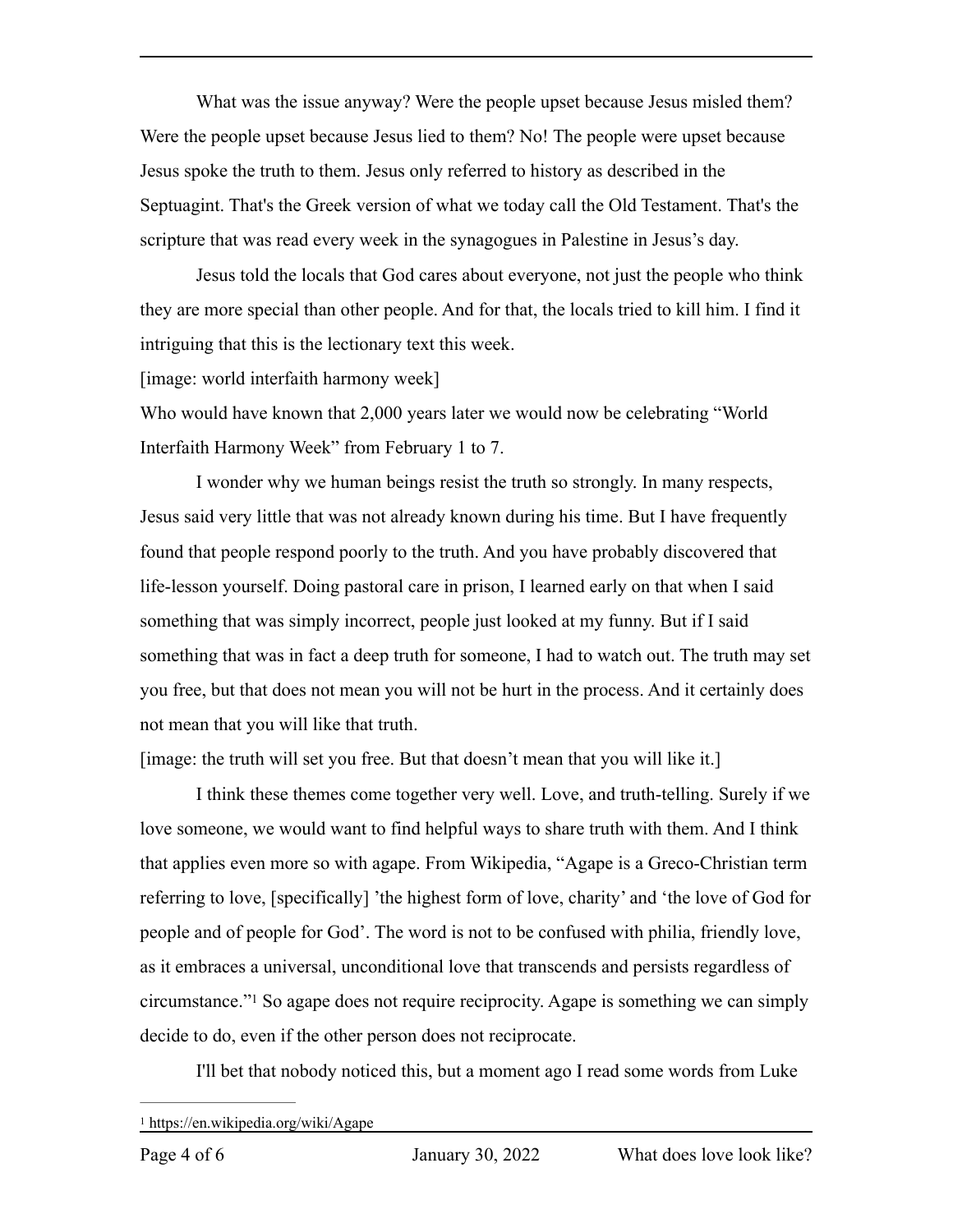that are perhaps the most provocative words in the entire Bible. I just read it through to see if anyone would gasp, and nobody did. So here they are again:

[image: god is kind to the ungrateful]

"God is kind to the ungrateful and the wicked. Be merciful therefore, just as God is merciful". If I'm nice to you because you are nice to me, that is no big deal. Agape is about loving people we do not necessarily like. Agape is about loving people who do not or can not reciprocate. Agape includes loving people we do no not even know. Perhaps agape includes loving beyond the small, narrow view of the world that we want to hold to. Perhaps agape includes all humans, animals, future generations, or even our planet.

What are the limits to love? Please come to coffee time online after worship and we can discuss that. What are the limits to love. What are the limits to your love?

In honour of World Interfaith Harmony Week I want to share a short video with you made by the Brantford Interfaith … well, we don't actually have a name for our little group. It's just a few friends who like to get together and talk about important things.

[video: world interfaith harmony week brantford]

[image: world interfaith harmony week brantford]

Yesterday was the fifth anniversary of the mosque shooting in Quebec City that killed 6 people, seriously injured others, and terrorized an entire community of God's children. The simple truth that people do not want to hear is that we are all children of God. The desire people have to imagine what "we" are right and everyone else is wrong is wrong. It is childish. It is stupid. Truth does not get any simpler than the fact that all human beings valued by God.

Prophets are not fortune tellers, they are irritants! It can be dangerous to our physical health to speak truth. Particularly truth to power. Also, truth to mobs of people who don't like reality. But speaking truth is crucial for our spiritual health. So we need to do it.

What truths do we need to tell right here? In this congregation and on the streets